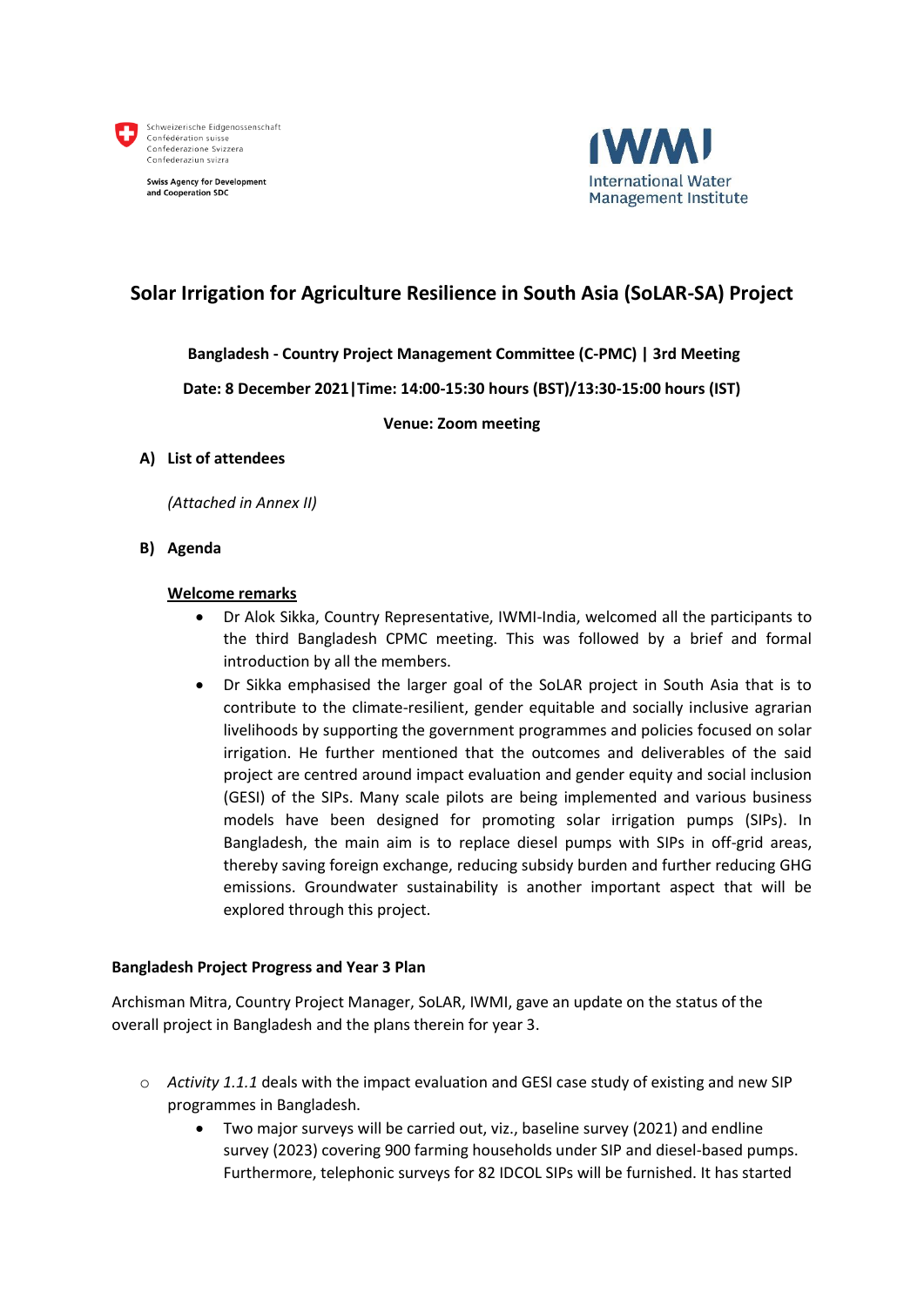for Aman 2020 and will continue till Boro 2023, thereby covering 3 surveys for 3 seasons in the country.

• Four broad policy questions will be answered through this impact evaluation that will be centred around the impact of IDCOL's SIP model on agricultural practices and groundwater usage; impact of grid connection; evolvement of IDCOL SIP operations over time and the inclusivity of the current SIP models.

Deliverables achieved: The following have been achieved in the past one year-

1. Draft paper on policy analysis in Nepal and Bangladesh through a GESI outlook has been written which is currently in the editing and reviewing stage.

2. The Situation Analysis report has been published. A journal article will be written that will provide an overview of SIP in Bangladesh. This will combine the secondary data provided by IDCOL along with the data from the SIP surveys.

3. Three SIP surveys have been completed and the fourth SIP survey is ongoing (Nov-Dec 2021). This will be a telephonic interview of SIP operators

4. Baseline household survey has been completed for 900 farmers across 60 villages in October 2021.

Planned deliverables: The following will be done in year 3-

1. Three more rounds of SIP surveys will be done in 2022 that will cater to primary level data using phone interviews.

2. Analysis from the primary survey data will be carried out in 2022 that will look co-benefits of SIP at the farmer level and heterogeneity in outcomes and estimating the mitigation role of solar irrigation.

o *Activity 2.1.1* deals with the case study on different SIP promotion models in Bangladesh. Three models, viz., fee-for-service model by IDCOL, group ownership models by BADC, BMDA, RDA&DAE and individual ownership model by BREB are currently in place targeting different modes of irrigation and the type of crops grown.

Deliverables achieved: The following have been achieved so far:

1. Contacts with various government organisations, viz., BREB, BMDA and BADC have been established. Beneficiary details from BADC and BMDA have been obtained.

2. Focus Group Discussion (FGD) and Key Informant Interviews (KII) guiding protocol has been prepared and field visits to the NW region of Bangladesh has been carried out to pre-test the FGDs.

3. Invitations have been sent out for stakeholder interviews, i.e., academicians, government officials, sponsors, NGOs, etc.

Planned activities:

1. To understand modalities of different SIP promotion model with respect to scope and scalability

2. Key informant interviews, FGDs, household surveys will be carried out

3. Interviews with water buyers will also be carried out to understand the functioning of local groundwater markets

4. To conduct FGDs with IDCOL, BADC and BMDA beneficiaries

5. To write an article based on qualitative interviews that will explore the comparative case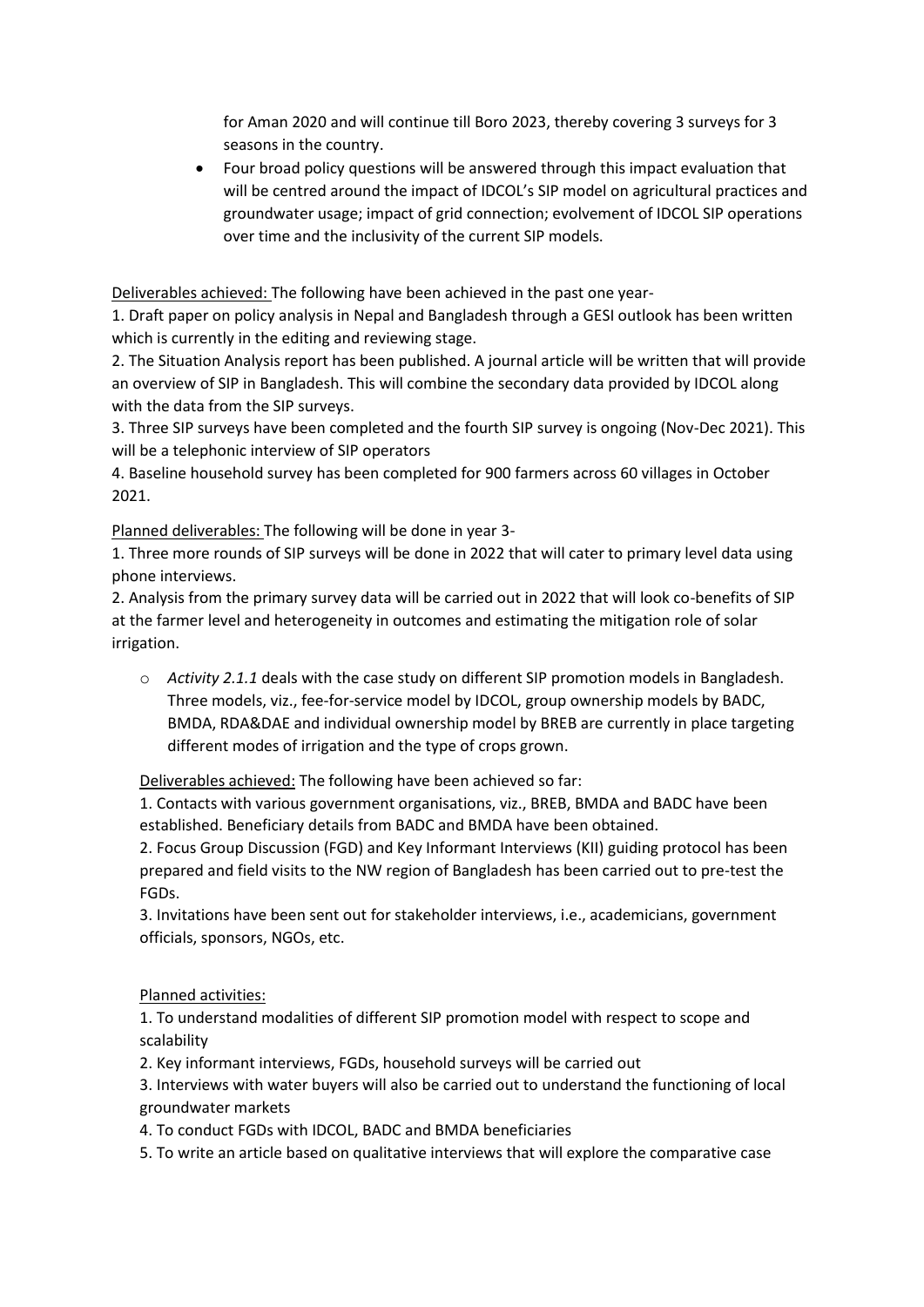studies of different SIP models and the influence of SIP on the local groundwater market 6. Transcription of recorded FGDs and KIIs accompanied by translation.

o *Activity 1.2.1* deals with the groundwater sustainability studies in Bangladesh. The overarching question in this regard will look into the possible impacts of large-scale adoption of SIPs on groundwater resources.

Deliverables achieved: The following have been achieved so far-

1. Secondary data collection has been completed and methodology and monitoring protocol has been finalised

2. Survey of selected SIPs (SIP design plans, field and farmer mapping) has been completed to select plots for monitoring instruments. A total of 235 farmers have been selected

3. Instrumentation of flow meters have been completed at selected sites

4. Training of operators for data collection has been completed along with the selection of control diesel farmers

5. Conceptual model for GW modelling in the project areas have been developed.

#### Planned activities:

- 1. Monitoring for Rabi and Bodo season to start for 2021-2022.
- 2. Analysis of 2022 monitoring data will be carried out to compare groundwater use.
- 3. The conceptual GW model will be developed into a numerical GW model for simulating the impact of SIP.
- o *Activity 2.2.1* deals with demonstration pilots for grid connection of SIPs. Under this activity, grid integration modalities have been considered that entails clustered SIP sites via an HT line. A maximum of 4 sites/clusters is a site selection criterion, wherein the maximum output <= 10 MW and the output power <= 70% of the transformer rating. Distance of SIP sites was another criterion considering the cost of installation. Both overhead and underground cabling is allowed. Grid-integration and net-metering are piloted under this activity.Implementation process:

1. 3 sponsors have been chosen as they quoted lowest cost per site with complete BOQ. Gazi, Wave and KHM are the respective sponsors.

2. For grid connection, 50% of the cost will be borne by IWMI through a partnership agreement with IDCOL and the remaining 50% by the sponsors as equity.

3. The project has been approved by IDCOL and the contract has been signed between IDCOL and the sponsors.

4. The sponsors are in the process of getting NOCs from utilities for smooth implementation and is anticipated to be completed by January 2022.

- o *Activity 2.3.1* deals with innovation funds. KHM power was the IF grantee from round 1. The project aims to promote poultry farming below the solar panels and/or fisheries in the space between two sheds. Four sheds at two locations have been constructed and three rounds of chicken rearing and selling have been achieved. A pond has been excavated and catfish is being reared. This is still in the initial stages.
- o *Activity 3.1.1* deals with the training of local technicians and farmers. A training programme was conducted on the 28<sup>th</sup> of October 2021 at Jhenaidah, Bangladesh that trained 31 farmers on improved agricultural and irrigation practices along with irrigation scheduling and use of underground pipe system.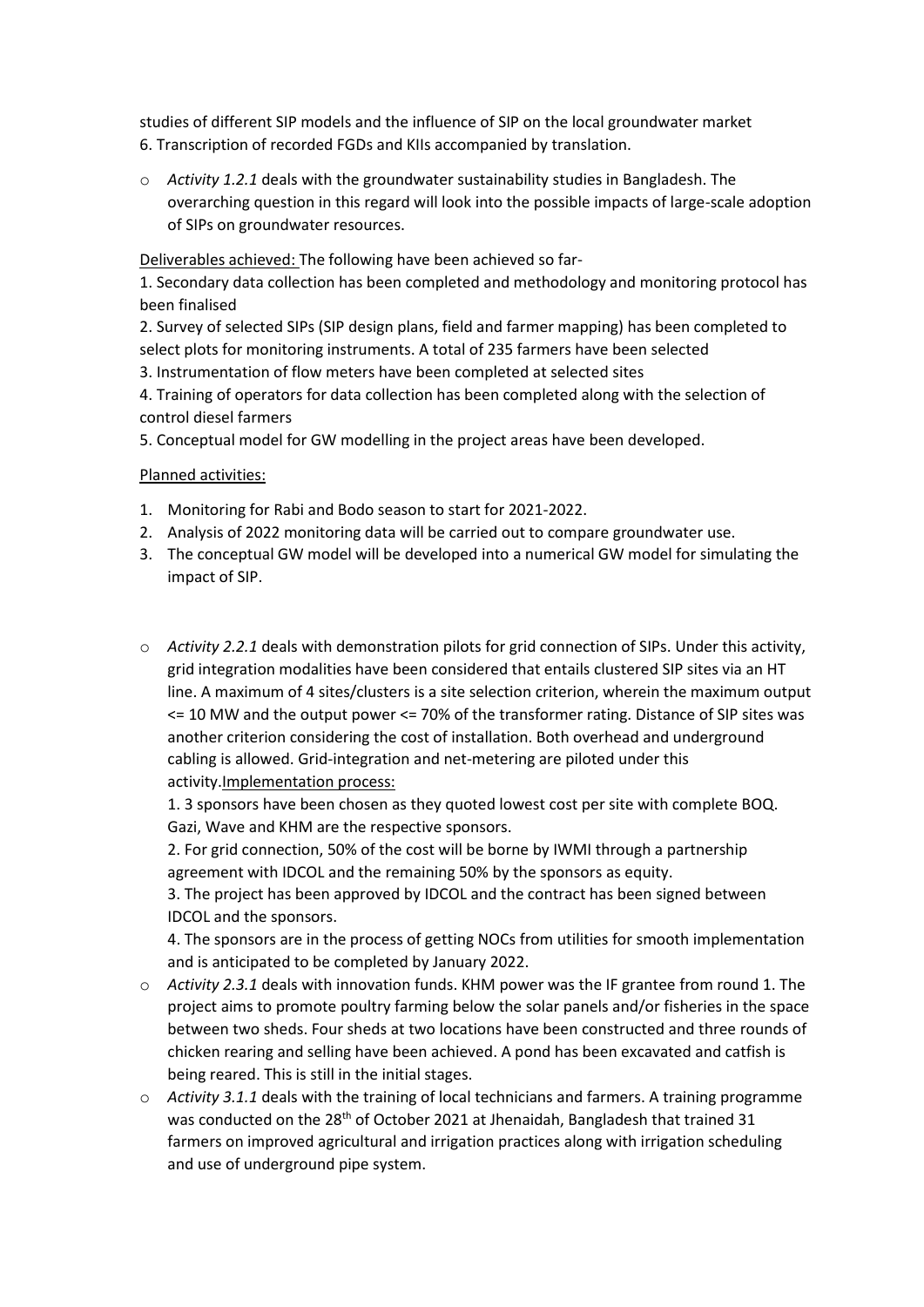- o *Activity 3.2.2* deals with National Forum. The 2nd National Forum is slated for January 2022 to be held in virtual mode where relevant stakeholders will be invited.
- $\circ$  Kazi Ahsan, IDCOL requested the CPMC members to assist and support the endeavour of the sponsors that will expedite the process of implementation which will further aid the studies of the relevant stakeholders. The technical knowhow and results will be shared by IDCOL in the days to come.

### **Q&A**

**Q: Md Rashedul Alam, SREDA-** Is the grid-integration of SIP financially viable? What is your opinion regarding this?

**A: Kazi Ahsan, IDCOL-** We have already started the approval process of the pilot. We have done some mathematical simulations that will determine what type of output will come. But those assumptions need to be verified. As soon as these projects are implemented, we will get the results in terms of energy output. Based on the output, we will consider the tariff and the revenue that is received by the sponsors. After which, analysis will be made whether it is viable or not.

**Q: Sarwar Hossain, BADC-** If you have gone to the field, some discussion on the observation would be nice. The grid-integration in India is much better for example in Rajasthan. If someone from India could assist us with sharing the grid-integration process, it will be very helpful.

**A: Dr Alok Sikka, IWMI-** Yes, definitely. That's what we are trying to do. We have shared earlier about the status of grid-integration in Gujarat over the past few years. We will be more than happy to give our inputs. The set of the set of the set of the set of the set of the set of the set of the set of the set of the set of the set of the set of the set of the set of the set of the set of the set of the set of the set of t **Archisman Mitra, IWMI-** During the National Forum, we will try to bring in India experts so that it can be discussed in a forum. The subsequent presentations in this meeting will throw some light on the household survey. Hopefully, we can give some answers to what we found.

#### **Results from the Impact Evaluation Study**

- o Marie-Charlotte Buisson gave brief insights on the impact evaluation study. She presented the early analysis from the HH survey and the SIP survey that covered over 900 farming households.
- $\circ$  Under the fee-for-service model, the irrigation cost is lower, and less time is spent on irrigation with over 99% of the farmers agreeing to reduction in irrigation time. Over 70% of the SIP farmers indicated that they saved irrigation cost. The farmers are able to spend their saved time in other income generating activities, personal time and household care work. On the other hand, the farmers spend their saved costs on household expenses with investment in livestock and agriculture. Hence, these are some of the relevant steps in poverty reduction.
- $\circ$  On hours spent on irrigation per day during the Boro season, there is not much of a difference between an SIP user and diesel pump buyer. But farmers who have their own diesel pumps spend greater time on irrigation.
- o A qualitative perception on farmers' satisfaction with this model was presented. Under the categories of satisfaction with quantity, quality, timing and cost of irrigation. Three types of farmers are considered, viz., SIP buyers, diesel pump buyers and electric pump buyers.
- $\circ$  In terms of quantity and quality, there is high satisfaction among SIP buyers and lower for diesel-based buyers. In terms of timing, the satisfaction is higher for SIP and electric buyers as compared to diesel irrigation buyers. In terms of cost, the satisfaction is higher for electric pump buyers, followed by SIP and diesel pump buyers.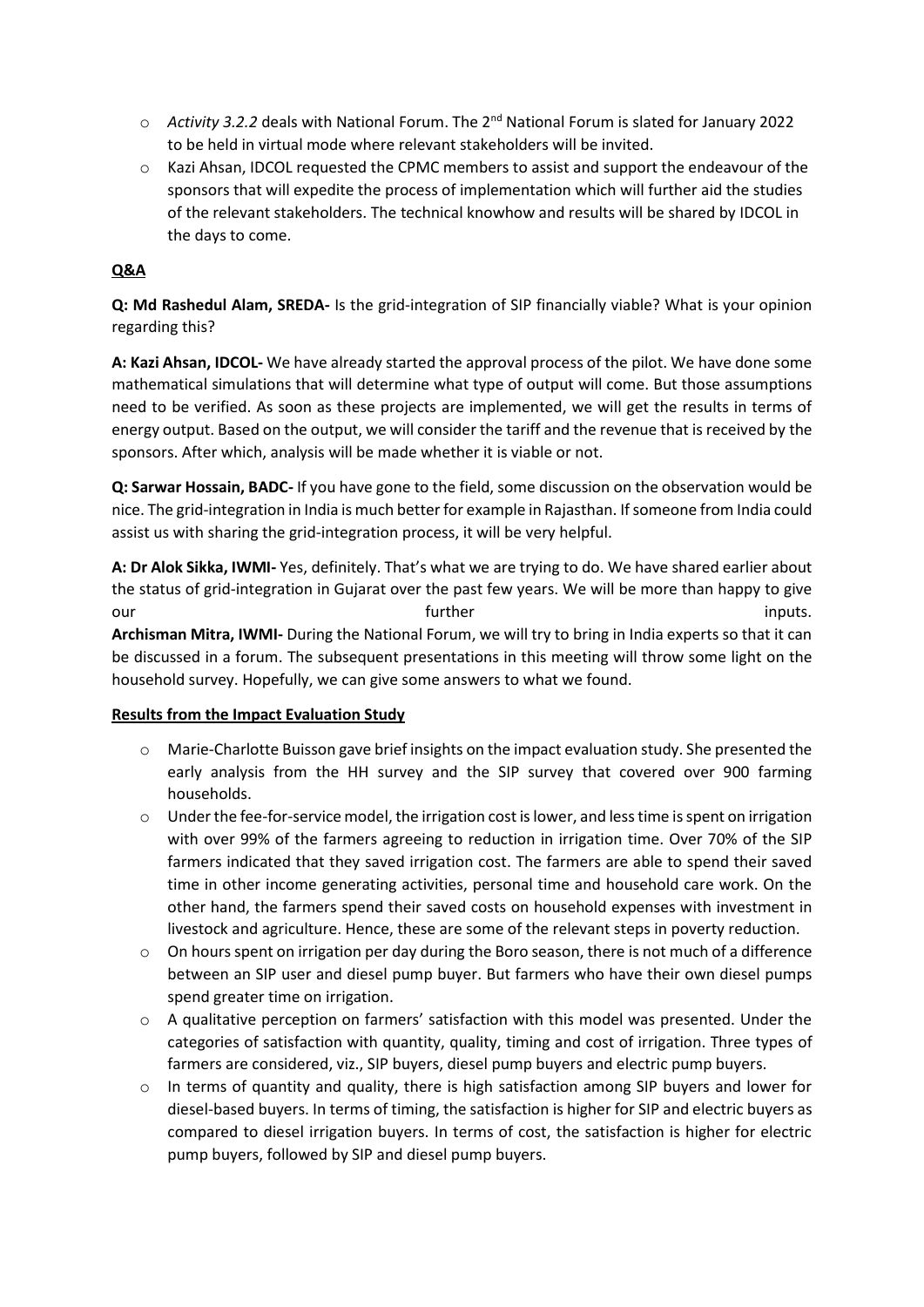- $\circ$  On cropping choice, the shape of farmers cultivating Bodo (and areas) is significantly higher for SIP and electric pump users. However, both cropping intensity and crop diversity is higher for diesel irrigated plots. More understanding on the causality of SIP on cropping choice is required in the coming years.
- o On the dynamics of cropping pattern, diesel pump owners tend to be larger farmers, followed by SIP users. Water buyers from diesel pumps cultivate smaller areas on an average. SIP users have increased the area under cultivation in the last 5 years, while farmers who have irrigated from their own diesel pump decreased their areas on an average. The Bodo cultivation was lowest for diesel water buyers. In the last 5 years, increase in share of farmers cultivating Boro has been highest for SIP users, but also very high for diesel water buyers. SIP farmers are therefore less diversified.
- $\circ$  For SIP operation and diversification, it was found that Southwest (SW), SIPs serve larger areas in Rabi and Kharif 2 seasons (non- Bodo seasons) but lower areas in Kharif 1. The gross irrigated areas are higher in SW than Northwest (NW) SIPs. There is a greater dependency on Boro in NW regions because of higher diversification of crops.
- $\circ$  In terms of financial dependency on Boro, SIP incomes are largely dependent from Boro season wherein 69% of the total fees is collected in SW and 90% in NW. Even in SW with more diversification and operation in non-Boro season, there is high dependency on Boro for the financial sustainability of the SIP.
- o In terms of operation and grid integration, SIP operation does not use the full potential of panels in terms of number of days and number of hours of operation per day. The potential is slightly higher in SW with higher irradiation.
- $\circ$  In terms of SIP as a job opportunity, the SIP operators have a huge role to play. The operators are usually the SIP landowners or a relative of the landowner. These operators usually receive a fixed wage, along with a %age of the fees collected and other co-benefits like poultry raising, aquaculture and growing vegetables, etc. Furthermore, there has been a shift from water selling to becoming SIP operators.
- $\circ$  In terms of operators being extension agents, even though they are well-trained on SIP O&M, yet there is still a higher demand for further training. These trained farmers can act as a point of contact for farmers. Therefore, there is a potential for SIPs to become multi-service hubs for agriculture.

## **Q&A**

**Q: Md Sakil Ibne Sayeed, BREB-** The presentation shows that SIP users are satisfied with the timing, but during the implementation of our project, in most cases, it has been found that farmers don't like the timing, i.e., SIPs cannot be used at night. Can you explain the topic more elaborately?

**A: Marie-Charlotte Buisson, IWMI-** It was the time at which irrigation is done and the duration. We were also under the same assumption as yours that farmers may prefer the timing at night. But that is not necessarily the case. The farmers don't have to come to the field, and they don't have to work hard for irrigation.

**Q: Sarwar Hossain, BADC-** If you find any scheme that is suitable for economy in NW & SW, then how do the farmers go to the field and what is the cropping pattern? Secondly, SIPs have a command area. In case of IDCOL SIPs, what is the average command area, especially in the Boro season?

A: Marie-Charlotte Buisson, IWMI: In terms of cropping pattern, what we in the SIPs from the NW region, on an average, the SIPs are mostly used in Bodo paddy irrigation and in SW, those are used for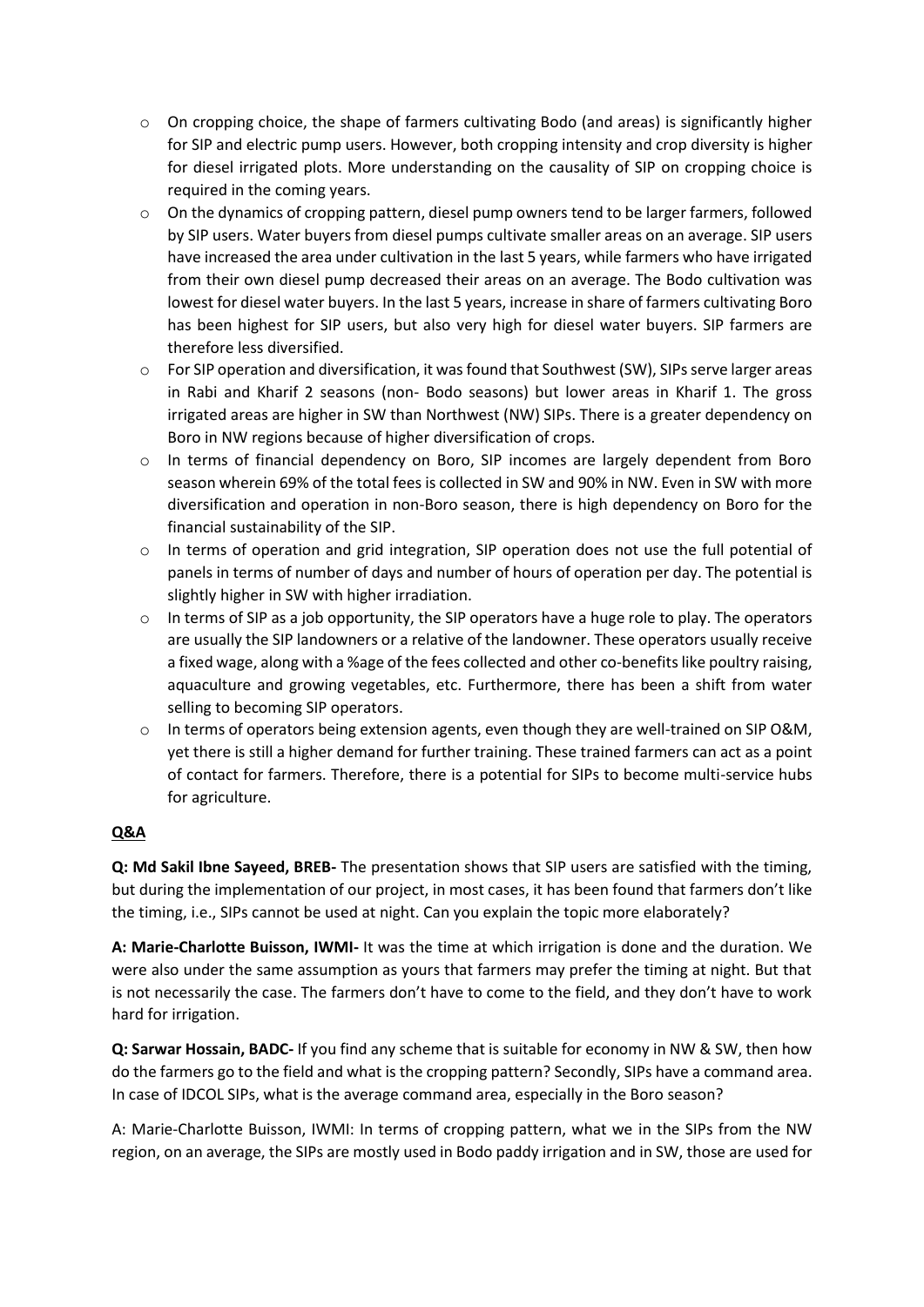Bodo season crops and also for non-Bodo crops. There is more diversity in terms of crops cultivated in SW, as compared to NW. The average command area is 50 acres.

**Q: Dr Alok Sikka, IWMI-** Boro area is least with diesel-buyers and high with SIPs. So, where could be this implication going forward?

**A: Marie-Charlotte Buisson, IWMI**- Yes, that's what we need to understand. I don't want to go into the implication before being absolutely sure why we are making these observations. Faiz's work on groundwater will be needed to support this. In other words, when irrigation is cheaper, farmers go for more water-intensive crops.

#### **Discussions:**

#### **Divya Kashyap, SDC**

The results which seem to be emerging from the work that the team has done could give us some great insights into what we observe after the grid-connection is completed. There is an opportunity cost for this energy that is being fed into the grid, does it lead to enhancement into the price of water as it gets distributed to farmers? Can this also be an instrument to bring about behavioural change? Is Bodo farming desirable or not? These things have to be kept in mind.

#### **Kazi Ahsan, IDCOL**

Two important things have to be kept in mind. Firstly, in a village, SIP location is chosen to service Bodo cultivated lands and hence a comparison with diesel pumps from the same village might be misleading since they are influenced by the presence of SIPs? Secondly, the cropping intensity estimate is an average over 83 SIP sites, where the mandate is Bodo cultivation, which takes longer time to cultivate and might have impacted cropping intensity.

#### **Marie-Charlotte Buisson, IWMI**

I do agree, this is something we need to look at. We surveyed SIP and non-SIP sites and the comparison between diesel and SIP site are based on different villages. So, it's unlikely that the SIP sites have an influence on the diesel-based sites. We will be able to dig in further once we have the HH level information. Currently, we only have the block level information.

#### **Updates on GW Study**

- o Md Faiz Alam, IWMI gave a brief update on the aspect of GW sustainability studies in Bangladesh. The broader policy question of what the possible impact could be of large-scale adoption of SIP in GW resources was focussed upon. The idea is to look into the relationship between higher satisfaction, lower effort and costs and if it leads to GW abstraction.
- $\circ$  In the recent past, there has been a growing concern over the depleting GW resources in Bangladesh and most of it is attributed to human impacts. GW depletion has been higher in the pockets of NW which is a cause of worry. With depletion, GW levels will go down, as the country is largely dependent upon diesel pumps. These pumps are shallow water pumps and they do not operate after a certain depth, i.e., when GW tables are below the suction limit (> 6 m). A recent study found that the GW levels have gone below 6 metres in a large number of pumps, i.e., around 80% of them during most parts of the year. If continuous depletion happens, there will be more instances of diesel pumps becoming dysfunctional.
- $\circ$  Another issue that was focussed upon was cropping pattern, i.e., if it does not change, does it mean, people might be irrigating more but the actual use remains the same. Therefore, evapotranspiration (ET) will remain the same. But, at the regional levels, there have been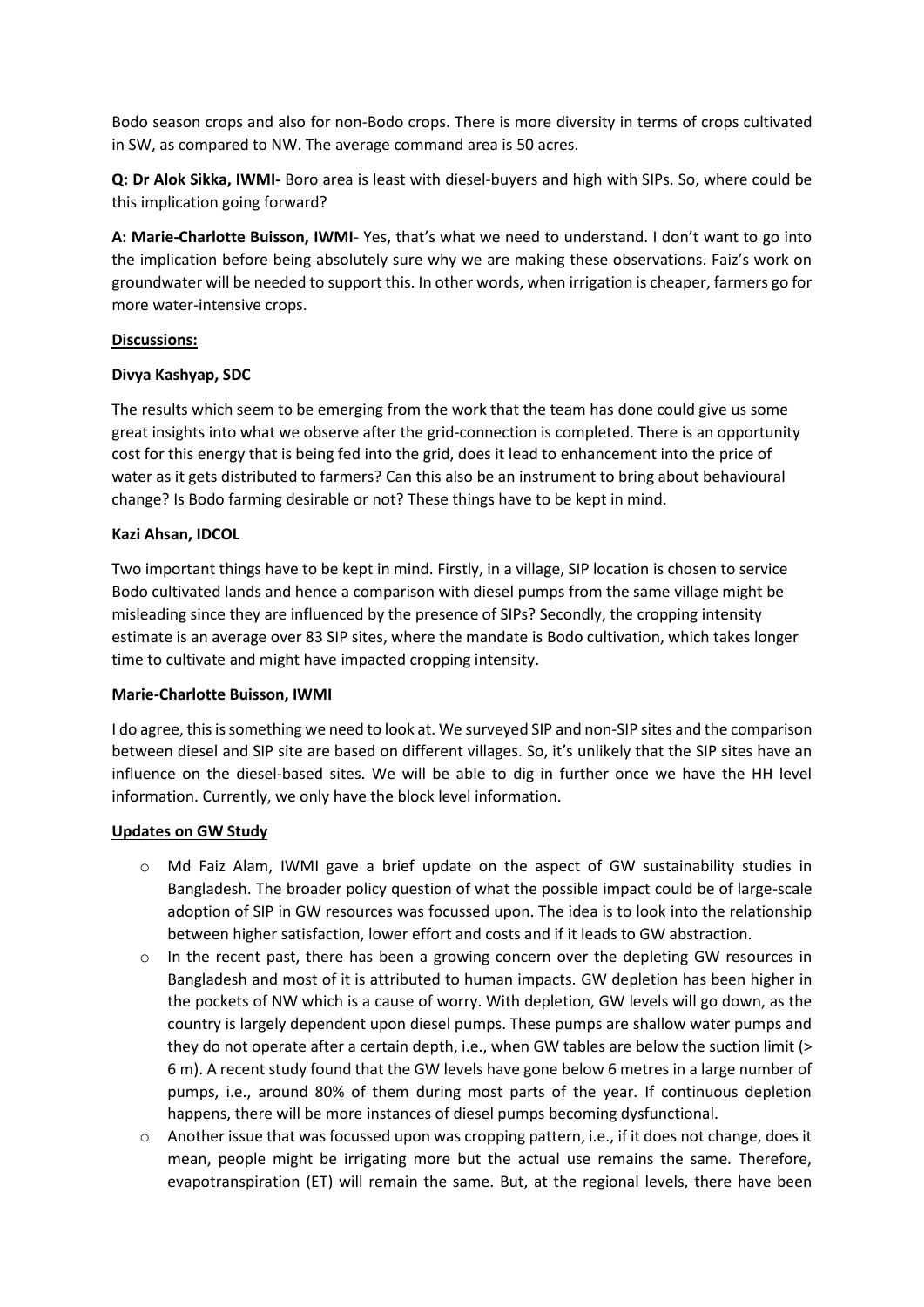studies which show that with more abstraction/depletion, there will be more space for GW recharge. This will be investigated further through GW modelling.

- $\circ$  Installation and GW abstraction is currently underway, and the results will be available after Bodo season. Selection of SIPs are differences in cropping pattern. Corresponding diesel farmers have also been selected in the nearby villages.
- o A total of 12 SIPs have been selected across 36 outlets covering 235 farmers in 320 plots in both NW & SW regions. A detailed site plan has been designed for each SIP selecting 3 outlets per site that will serve multiple farmers.
- o With the help of IDCOL and NGOF, flow meters have been installed. IDCOL SIP operators will be trained for data collection where they will be maintaining detailed logbook of selected outlets. This will give an accurate idea of water application vis-à-vis SIP vs diesel farmers.
- $\circ$  To understand the actual water use and irrigation efficiency, and for sustainable GW use, vadose zone flow processes have to be understood. For this, HYDRUS-1D model will be used. This will help in the quantification of irrigation return flow in Bodo (dry) season.
- o Regional GW model will look into the effect of solar-based irrigation on long term GW storage relative to business as usual under climate scenarios. This model will be developed for whole of NW region. A detailed review has been carried based on research work carried out by other researchers. This will help the policymakers to understand the current field scenario as well as assess the future projections. This will be a beneficial tool in a changing climate especially at a time when rainfall patterns are erratic.

#### **Presentation on Novel filter technology for arsenic treatment**

- o Divya Kashyap from SDC gave a brief presentation on the novel filter technology for arsenic treatment. This is a technology that has been tested in India, prior to which this was tested in Latin America. This technology has been very useful in treating arsenic, fluoride and other heavy metals and biological contaminants from groundwater.
- o This technology could be of interest in Bangladesh where the issue of arsenic contamination is quite prevalent. It is an adsorption-based technology where the filter is made from milk protein. It does not require energy and does not lead to any wastage of water.
- o This technology has been deployed in parts of Chhattisgarh and Hyderabad and in Guwahati, Assam. This technology has an efficacy of more than 99.5% in removing arsenite (III) and arsenate (V). these results are overall are very promising.
- o A certification was issued by CSIR-NGRI (National Geophysical Research Institute), Hyderabad for the testing carried out in India.
- $\circ$  A start-up named Blue Act has developed individual filters for serving numerous households in rural areas. Currently, hundred of such filters are in place. The filter is priced at USD 50. The government of Uttar Pradesh is testing this technology in 30 villages, as part of their rural water supply scheme.

#### **Discussions**

**Alok Sikka, IWMI-** These are arsenic filters that are used for drinking purposes that are limited to domestic use.

**Divya Kashyap, SDC-** Blue Act has developed filtration technology for industries on a large scale which is essentially used for extraction or recovery of metals.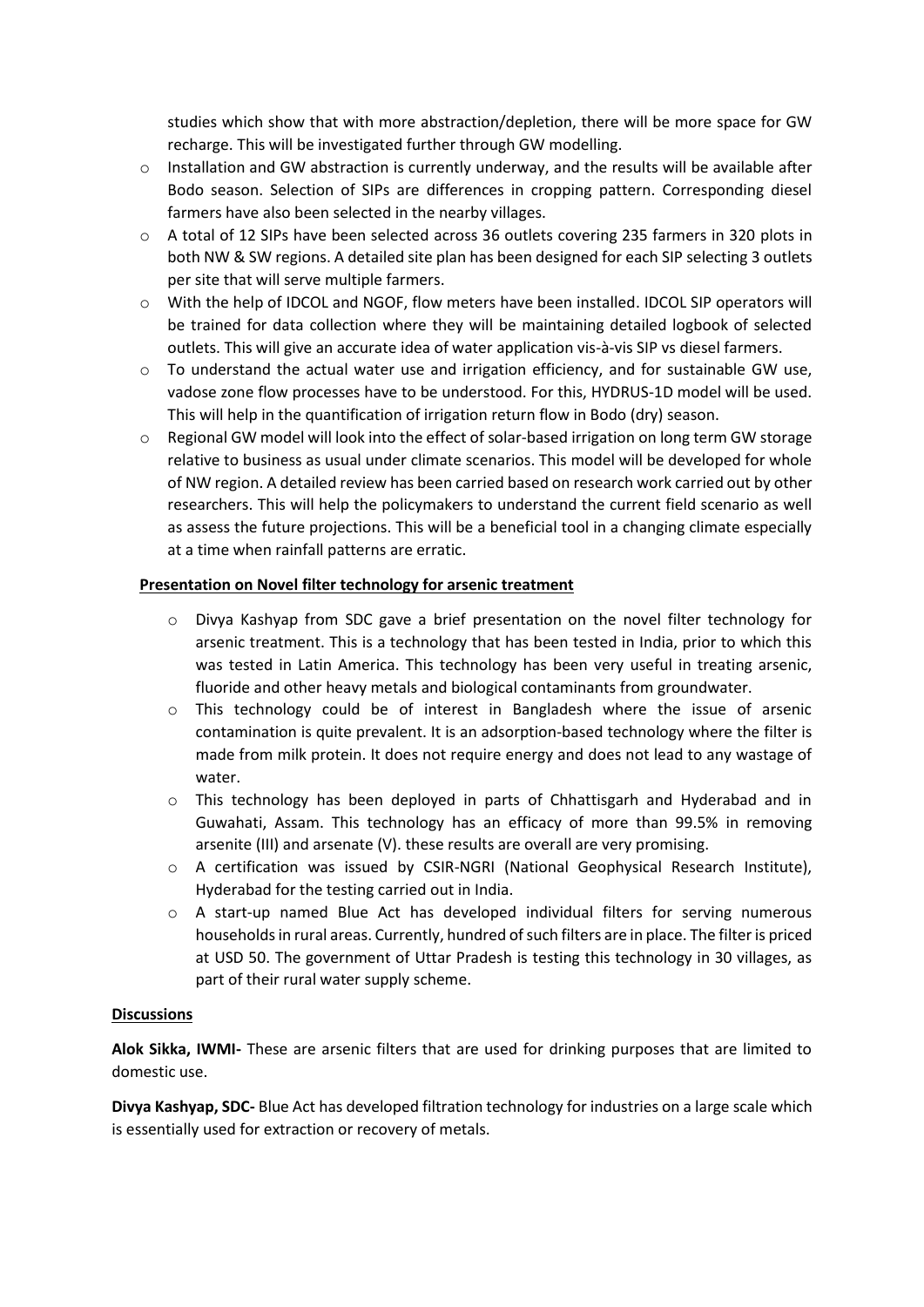**Alok Sikka, IWMI-** Arsenic has become an issue of concern in India over the past few years. The acceptable levels of the presence of Arsenic in water has been lowered by WHO (World Health Organisation) in the recent past.

### **Q&A**

**Q: Kazi Ahsan, IDCOL-** You mentioned that the filters are used for drinking but cannot be used for irrigation due to high volume and cost. What is the amount of water that could be filtered? In a year, how much water should be filtered? Is the technology open-sourced? If the Bangladeshi government wants to introduce this technology, what should be the method to approach?

A: The technology is patented, so it is not open source. This was a technology that was developed in Switzerland, i.e., in ETU- Zurich, nearly 7-8 years ago. Commercially, it is being used in many countries of Europe. Since 2018, this technology is being tested for small-scale use. There is also a filter that can be directly connected to the tap. They are currently running a campaign to test these filters out on a larger scale and Bangladesh can also take interest and I would be happy to connect with you on this.

#### **Closing remarks**

- Divya Kashyap, SDC, expressed her heartfelt gratitude to all the CPMC members who took out time from their busy schedule to present meaningful insights on the project in Bangladesh. Next year is very crucial and more work will be implemented on the ground as Covid restrictions ease.
- Dr Alok Sikka, IWMI thanked everyone for their presence and ensured to accommodate the queries and suggestions in the best possible manner.
- Kazi Ahsan, IDCOL, was positive about the project despite covid-related restrictions and delays and more will be done next year.

*Meeting notes prepared by Zeba Ahsan, IWMI.*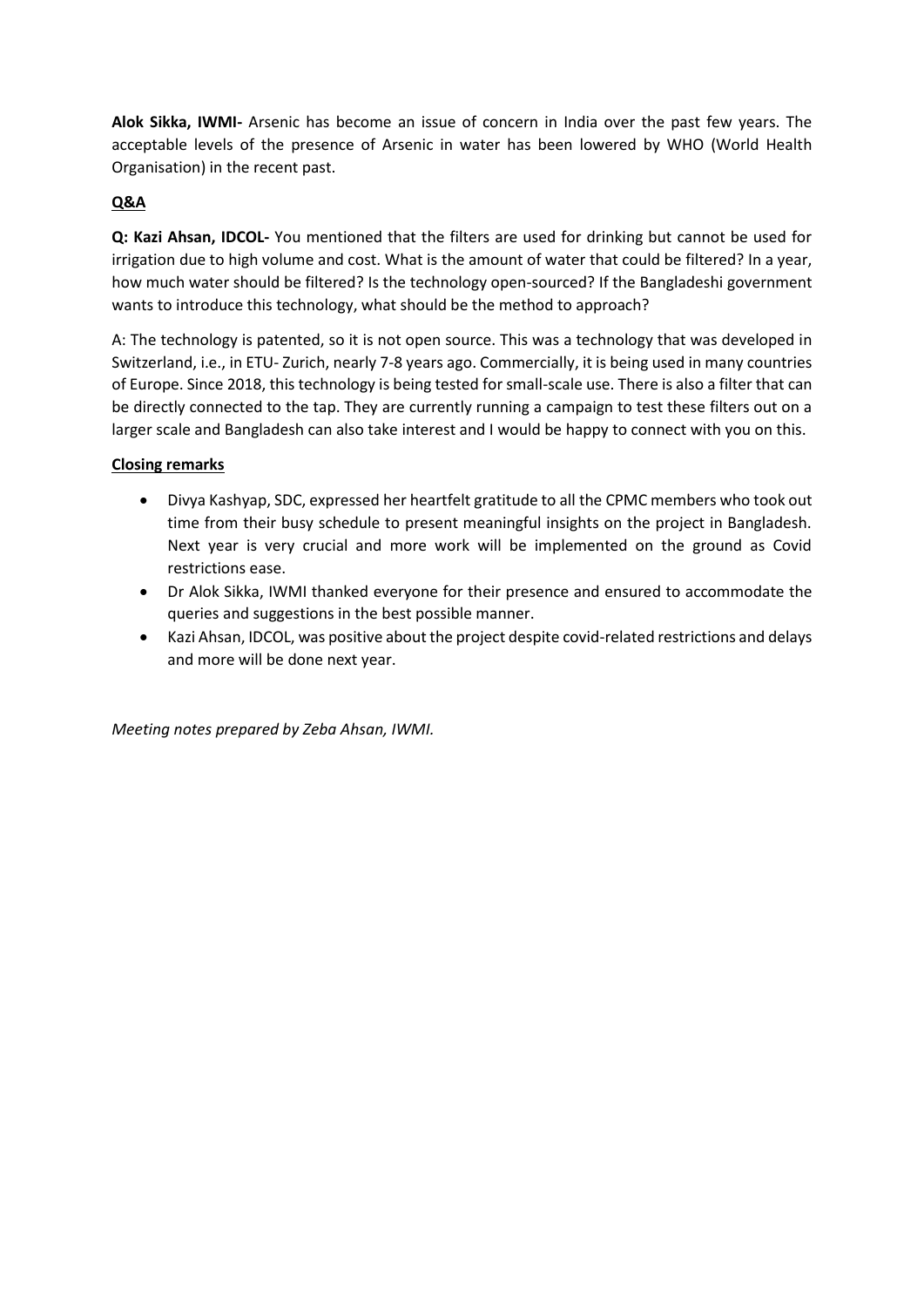# Annex I: Program Agenda

| <b>Time</b> | Agenda                       | People              |
|-------------|------------------------------|---------------------|
| 14:00-14:10 | Welcome remarks and          | Chair for the event |
|             | introduction                 |                     |
| 14:10-14:25 | Bangladesh Project Progress+ | IWMI+IDCOL          |
|             | Workplan for Y3              |                     |
| 14:30-14:45 | Results from the IE study +  | <b>IWMI</b>         |
|             | field visit                  |                     |
| 14:45-15:00 | Updates on GW study          | <b>IWMI</b>         |
| 15:00-15:05 | Novel filter technology for  | <b>SDC</b>          |
|             | arsenic treatment            |                     |
| 15:05-15:20 | Q&A on presentations         |                     |
| 15:20-15:30 | Closing remarks              |                     |

## Annex II: List of Participants

| SI <sub>no</sub> | <b>Name</b>              | Role                | Institution                           | <b>Attendance</b> |
|------------------|--------------------------|---------------------|---------------------------------------|-------------------|
| $\mathbf{1}$     | Dr Alok Sikka            | Invitee             | <b>IWMI Country</b><br>representative | Yes               |
| $\overline{2}$   | Md Sarowar Hossain       | Member              | Representative<br>of BADC             | Yes               |
| 3                | <b>Engr Ashok Biswas</b> | Member              | Representative<br>of DAE              | Yes               |
| 4                | Kazi Ahsan               | Member              | Representative<br>of IDCOL            | Yes               |
| 5                | Engr Md Rashedul Alam    | Member              | Representative<br>of SREDA            | Yes               |
| 6                | Md Ahasan Habib          | Member              | Representative<br>of NGO Forum        | Yes               |
| $\overline{7}$   | Engr Md Nazrul Islam     | Member              | Representative<br>of BMDA             | Yes               |
| 8                | Md Sakil Ibne Sayeed     | Member              | Representative<br>of BREB             | Yes               |
| 9                | Divya Kashyap            | Member              | Representative<br>of SDC              | Yes               |
| 10               | Mofazzal Hossain (Farid) | Member              | Representative<br>of IDCOL            | Yes               |
| 11               | <b>Bilal Siddique</b>    | Invitee             | Representative<br>of IDCOL            | Yes               |
| 12               | Ms Iffat Ara             | Invitee             | Representative<br>of BADC             | Yes               |
| 13               | Archisman Mitra          | Member<br>Secretary | <b>IWMI</b>                           | Yes               |
| 14               | Marie-Charlotte Buisson  | Invitee             | <b>IWMI</b>                           | Yes               |
| 15               | Md Faiz Alam             | Invitee             | <b>IWMI</b>                           | Yes               |
| 16               | Mansi Chopra             | Invitee             | <b>IWMI</b>                           | Yes               |
| 17               | Smaranika Mahapatra      | Invitee             | <b>IWMI</b>                           | Yes               |